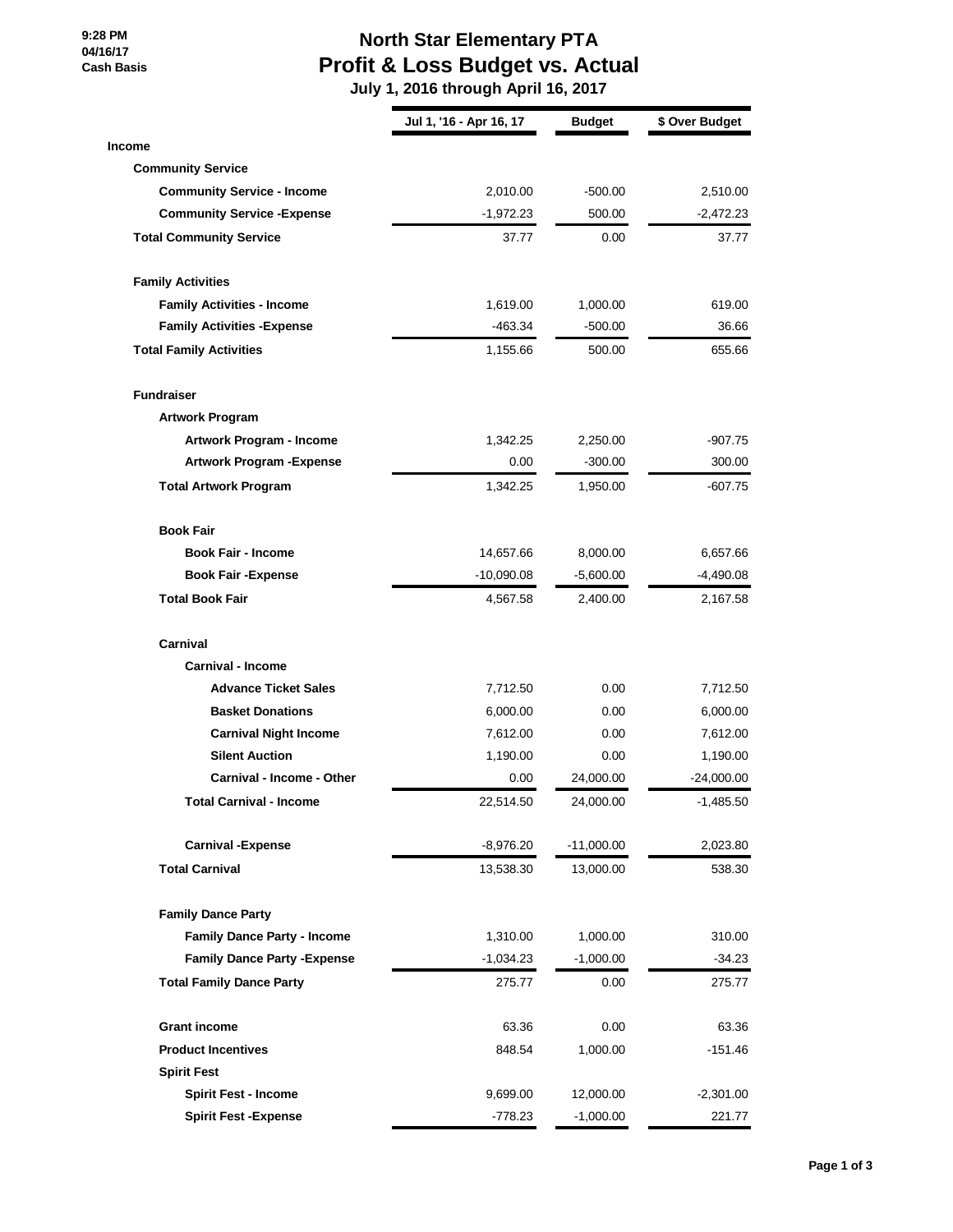**9:28 PM 04/16/17 Cash Basis**

## **North Star Elementary PTA Profit & Loss Budget vs. Actual**

 **July 1, 2016 through April 16, 2017**

|                                     | Jul 1, '16 - Apr 16, 17 | <b>Budget</b> | \$ Over Budget |
|-------------------------------------|-------------------------|---------------|----------------|
| <b>Total Spirit Fest</b>            | 8,920.77                | 11,000.00     | $-2,079.23$    |
| <b>Tile Night</b>                   |                         |               |                |
| <b>Tile Night - Expense</b>         | 0.00                    | 1,500.00      | $-1,500.00$    |
| Tile Night - Income                 | 0.00                    | $-1,250.00$   | 1,250.00       |
| <b>Total Tile Night</b>             | 0.00                    | 250.00        | $-250.00$      |
| <b>Total Fundraiser</b>             | 29,556.57               | 29,600.00     | -43.43         |
| <b>Interest Income</b>              | 19.93                   | 10.00         | 9.93           |
| Membership                          |                         |               |                |
| <b>Membership - Income</b>          | 2,750.00                | 2,500.00      | 250.00         |
| <b>Membership - Expense</b>         | $-1,368.50$             | $-1,300.00$   | $-68.50$       |
| <b>Total Membership</b>             | 1,381.50                | 1,200.00      | 181.50         |
| <b>Spirit Wear</b>                  |                         |               |                |
| <b>Spirit Wear - Income</b>         | 5,222.30                | 5,750.00      | $-527.70$      |
| <b>Spirit Wear - Expense</b>        | $-2,991.60$             | $-4,600.00$   | 1,608.40       |
| <b>Total Spirit Wear</b>            | 2,230.70                | 1,150.00      | 1,080.70       |
| <b>Staff Appreciation</b>           |                         |               |                |
| <b>Staff Appreciation - Income</b>  | 1,114.60                | 750.00        | 364.60         |
| <b>Staff Appreciation - Expense</b> | $-1,459.93$             | $-2,250.00$   | 790.07         |
| <b>Staff Appreciation - Other</b>   | 150.00                  | 0.00          | 150.00         |
| <b>Total Staff Appreciation</b>     | -195.33                 | $-1,500.00$   | 1,304.67       |
| Yearbook                            |                         |               |                |
| Yearbook - Income                   | 7,500.00                | 8,500.00      | $-1,000.00$    |
| Yearbook - Expense                  | 0.00                    | $-7,000.00$   | 7,000.00       |
| <b>Total Yearbook</b>               | 7,500.00                | 1,500.00      | 6,000.00       |
| <b>Total Income</b>                 | 41,686.80               | 32,460.00     | 9,226.80       |
| <b>Expense</b>                      |                         |               |                |
| <b>Academic Competition</b>         |                         |               |                |
| <b>Math Olympiad</b>                | 149.00                  | 109.00        | 40.00          |
| <b>National Geography Bee</b>       | 225.00                  | 125.00        | 100.00         |
| <b>Science Olympiad</b>             | 25.00                   | 25.00         | 0.00           |
| <b>Spelling Bee</b>                 | 170.00                  | 170.00        | 0.00           |
| <b>Total Academic Competition</b>   | 569.00                  | 429.00        | 140.00         |
| <b>Charitable Assistance</b>        | 136.50                  | 500.00        | $-363.50$      |
| <b>Copy/Printing</b>                | 339.39                  | 500.00        | $-160.61$      |
| Family Fun 5k                       | 0.00                    | 50.00         | $-50.00$       |